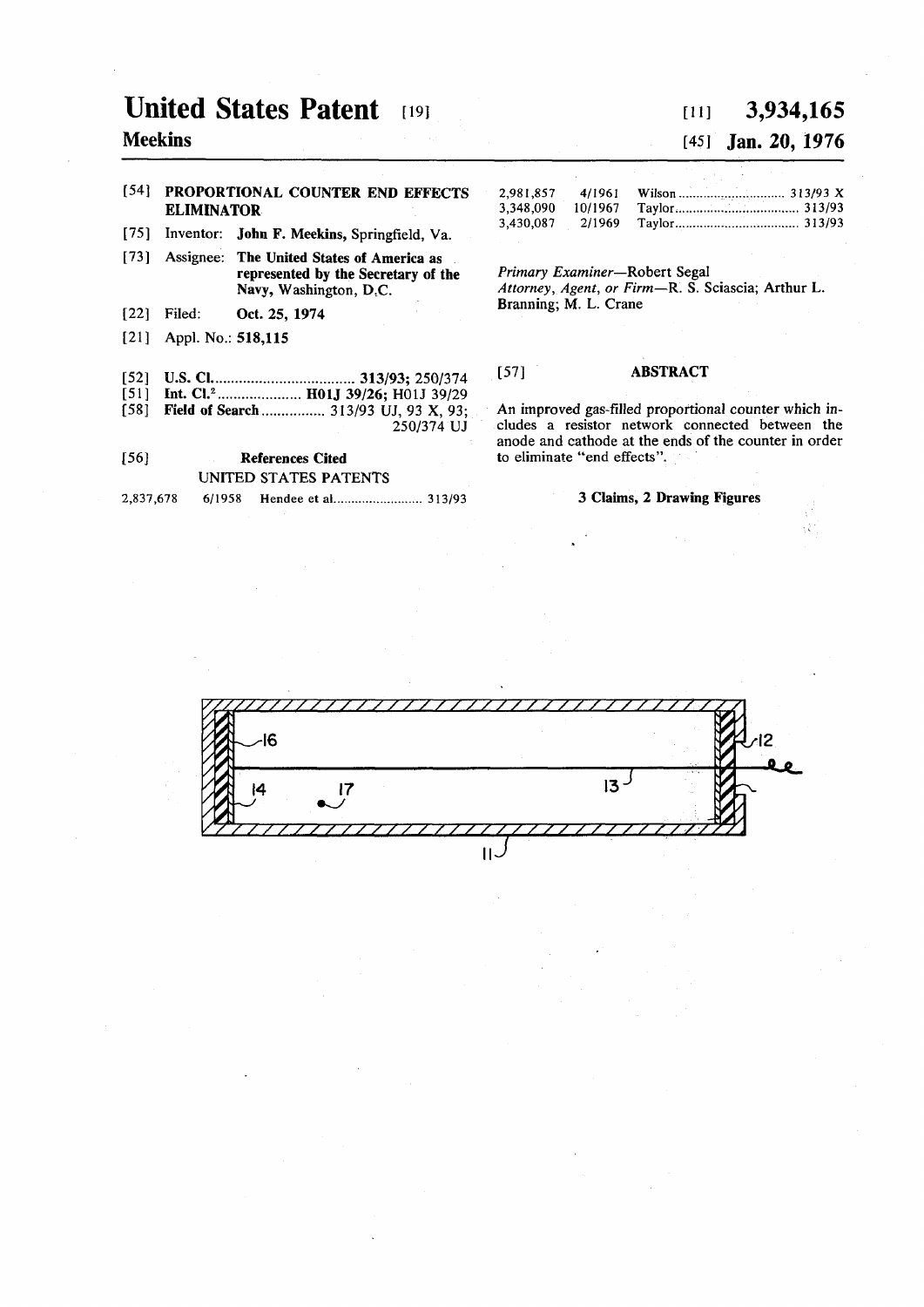$\mathcal{A}^{\mathcal{A}}$ 



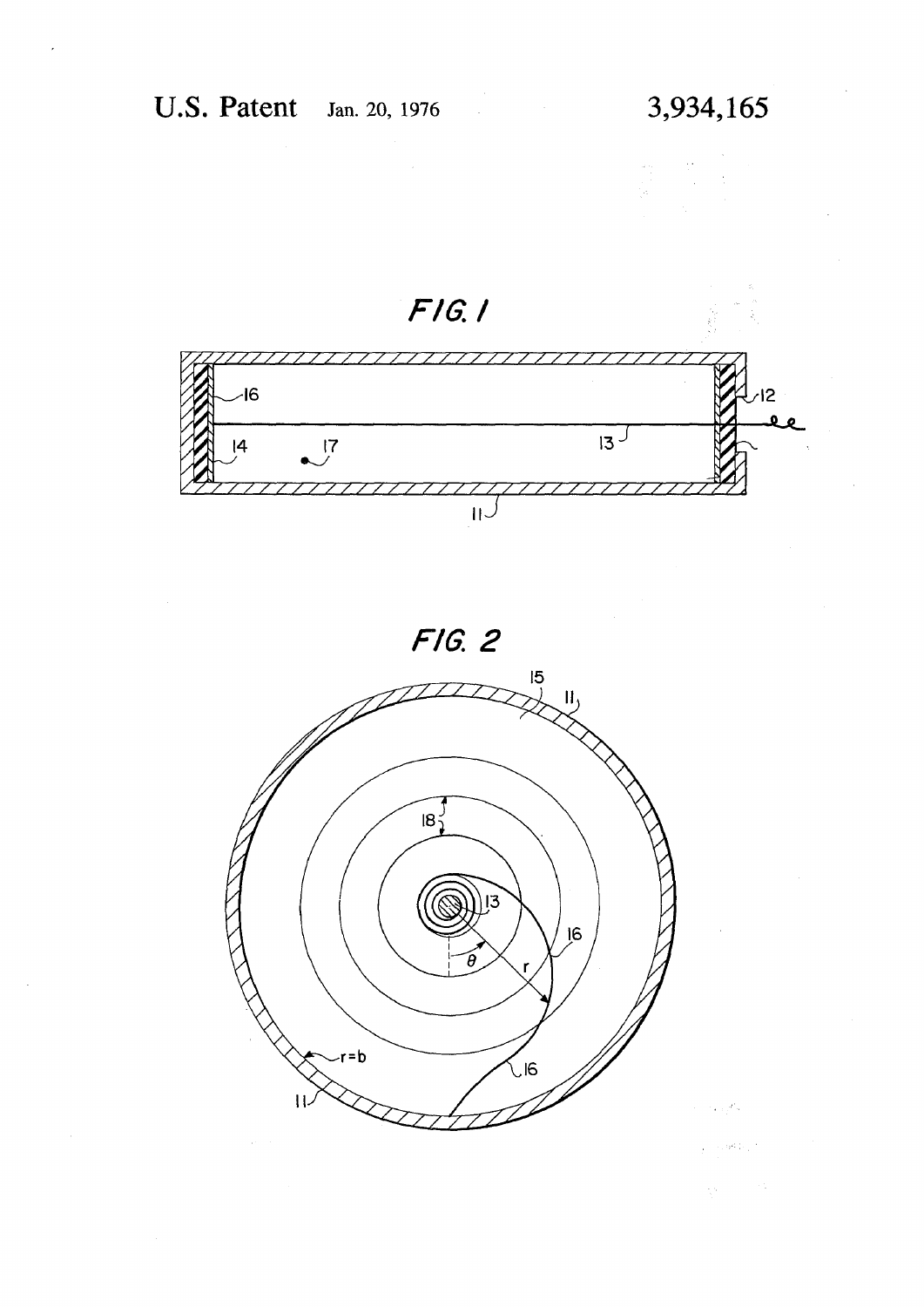5

# PROPORTIONAL COUNTER END EFFECTS not shown with a suitable gas at a suitable pressure.<br>ELIMINATOR The resistor added to the end insulator material m

### BACKGROUND OF THE INVENTION

counters and more particularly to a construction which resistor arrangement 16 might, as shown in FIG. 2, then

In general, conventional proportional counters com- $10$ to the anode whereas the positively charged ions travel  $\frac{15}{2}$ in the opposite direction to the cathode. The resulting the anode and cathode and obeys the formula output of the counter is a measure of the energy of the ionizing radiation which enters into the ionization chamber.

It is well known in the art that proportional counters produce electrical pulses in response to the absorption where *b* is the inner radius of the counter body, r is the of a photon. When photons are absorbed near the ends radial distance from the center of the anode and  $\theta$  is the of gas-filled proportional counters, the pulse ampli- angle in radians. Such a network will duplicate the tudes produced are less than if absorption had taken  $25$  potential of an infinitely long counter of circular crossplace in the middle of the counter. Conventionally, the  $\sim$  section along the resistor. ends of the proportional counter are not used, i.e., The total resistance with concentric rings of conducmasks are placed so that no photon absorption occurs tive material deposited onto the end insulator with the near the ends. Therefore a potentially useful part of the spiral of resistance material contacting the concentric prior art counters are not being utilized. This may be a  $_{30}$  rings will reproduce the potential on an infinitely long serious disadvantage whenever weight and volume are  $\tilde{c}$  counter. In this case, the total resistance is a factor 2

### SUMMARY OF THE INVENTION

This invention overcomes the disadvantages of the  $35$  prior art by inserting a resistor-conductor network at prior art by inserting a resistor-conductor network at  $\frac{\phi(X)}{\phi(X)} = \frac{1}{\phi(X)} \int \frac{\rho \, dI(X)}{X}$ the ends of the counter structure, thereby defining the  $p = R_1 + w(X)$   $p = R_2 + w(X)$ mathematical boundary conditions there. In particular,<br>the resistor-conductor network can be designed in such where  $\phi(\overline{X})$  is the potential of the infinitely long

### BRIEF DESCRIPTION OF THE DRAWING

FIG. 2 illustrates an end view of the resistor-conduc- 50 tances are well known in the art.<br>tor network on the inside-end of the tube. Except in the solid thin layer, it

### DETAILED DESCRIPTION OF THE DRAWING

tration proportional counter including cylindrical me- 55 counter, a potential can be established there between tallic housing 11 such as stainless steel or any other the anode and cathode which duplicates the potential tallic housing 11 such as stainless steel or any other suitable metal with an open end 12. The cylindrical suitable metal with an open end 12. The cylindrical of an infinitely long counter of similar cross-section.<br>housing forms the cathode which surrounds an axially Thus, the potential produced every where in the disposed wire or rod anode 13. The anode wire is se-<br>curred to an insulator disk 14 at each end passing  $60$  counter. cured to an insulator disk  $14$  at each end passing  $60$  through the insulator disk at the open end. The insulator disks may be made of alumina, mica or any other end effects not all the insulator material and the disk is sealed to the counters suitable insulator material and the disk is sealed to the counters.<br>open end of the housing to provide a gas tight chamber. Obviously many modifications and variations of the open end of the housing to provide a gas tight chamber. Obviously many modifications and variations of the A resistor network 16 in the form of a printed circuit is <sup>65</sup> present invention are possible in light of the above A resistor network 16 in the form of a printed circuit is <sup>65</sup> present invention are possible in light of the above applied onto each of the insulator disk or deposited by teachings. It is therefore to be understood that w applied onto each of the insulator disk or deposited by other means thereon. The resistor is connected at one end to the anode and secured at the opposite end to the

cathode housing. The counter is filled by known means

The resistor added to the end insulator material may be in the form of a solid thin layer of the same cross section as the counter as shown in FIG. 1 or other arrangement such as the network shown in FIG. 2 for a This invention relates to gas-filled proportional counter of circular cross section. A modification of the eliminates end effects. include spaced concentric rings 18 of conductive mate rial, each ring having a greater diameter, upon which prise two electrodes in a surrounding of a desired gas at the resistor material is secured in order to define the a desired pressure. Radiation entering the proportional field completely around the anode. This will result in counter ionizes the gas molecules therein to produce much higher resistances between the anode and cathions. The negatively charged ions produced will travel ode than the solid thin layer. In the network shown in FIG. 2., the spiral resistor element is deposited between

$$
\theta = \sqrt{\left(\frac{b}{r}\right)^2 - 1} - \cos^{-1}\left(\frac{r}{b}\right)
$$

important. The solid thin layer, where g is the solid thin layer, where g is the width of the resistor element. The requirement on the resistor f resistor network is

$$
\frac{\phi(X)}{V} = \frac{1}{R_t} \int \frac{\rho \, dl \, (X)}{t \, W(X)}
$$

the resistor-conductor network can be designed in such where  $\phi(x)$  is the potential of the infinitely long a way that the potential at the ends duplicates the po- 40 counter of similar cross-section (a function of positential on an infinitely long counter of similar cross tion), V is a potential between the anode and cathode, section. By so defining the potential at the ends, the  $\rho$  is the resistivity of the material (ohm-cm), (t is section. By so defining the potential at the ends, the  $\rho$  is the resistivity of the material (ohm-cm), (t is the potential everywhere inside the counter becomes that thickness which may vary), W(X) is the width of the potential everywhere inside the counter becomes that thickness which may vary),  $W(\overline{X})$  is the width of the of an infinitely long counter, i.e., eliminating end ef-<br>material deposited, and dl is the distance along the of an infinitely long counter, i.e., eliminating end ef-<br>fects as resistor material. The total resistance R, between 45 resistor material. The total resistance,  $R_t$ , between anode and cathode is just this integral over the total length of material. Thick or thin film microcircuitry FIG. 1 is a cross sectional view illustrating the rela-<br>tive used to produce such resistor networks, yielding<br>total resistances of 300 M ohm or more. Such resistotal resistances of 300 M ohm or more. Such resis-

> Except in the solid thin layer, it is necessary to deposite conductors along potential contours to define the field completely around the anode.

Now referring to the drawing, there is shown by illus-<br>ation proportional counter including cylindrical me-55 counter, a potential can be established there between Thus, the potential produced every where in the counter will be the same as that of an infinitely long

Thus, the improved proportional counter will avoid end effects normally found in the prior art proportional

the scope of the appended claims the invention may be practiced otherwise than as specifically described.